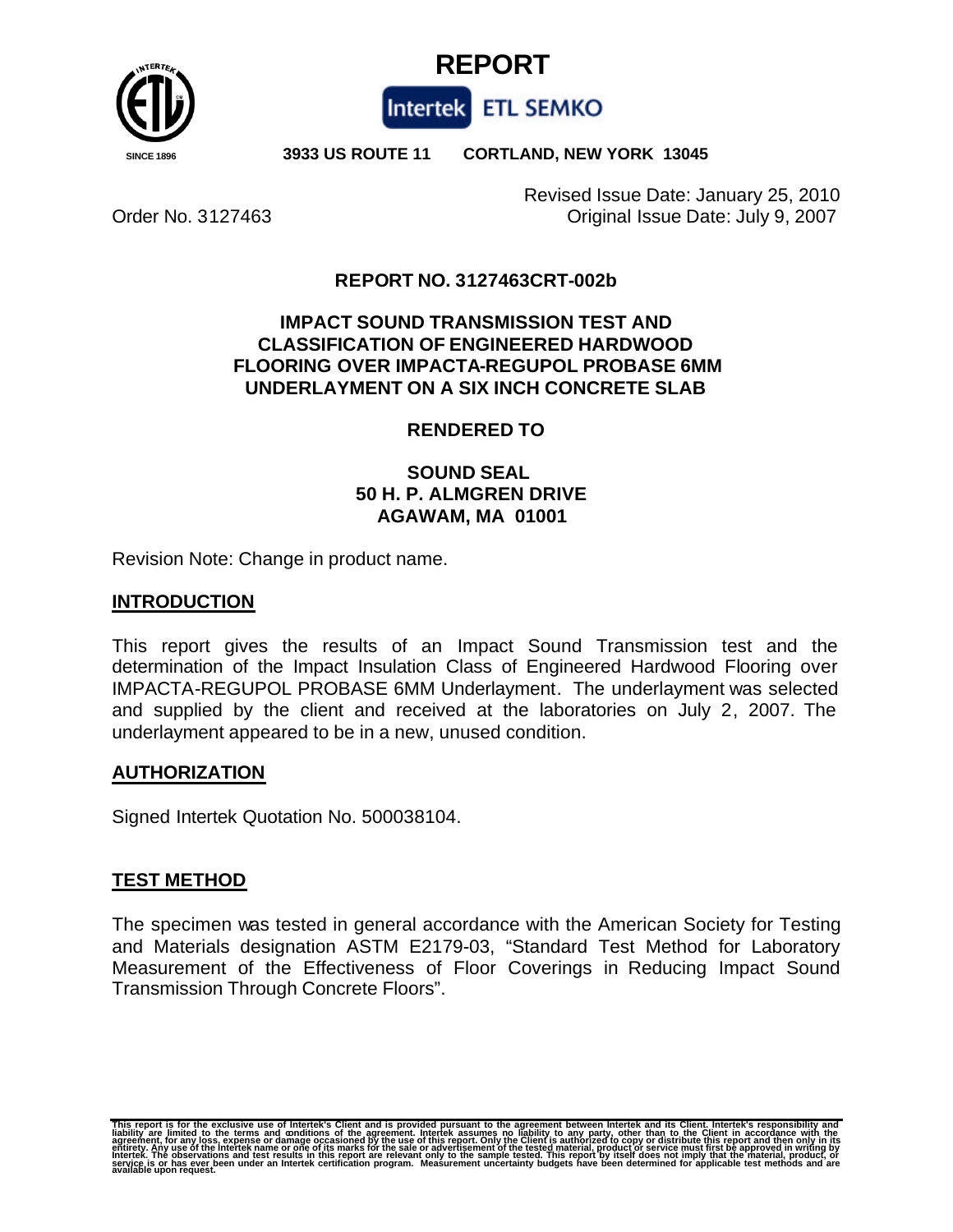# **TEST METHOD** – Cont'd

Two vertically adjacent rooms are used: the upper one being designated the source room and the lower one the receiving room  $(10,000 \text{ ft}^3)$ . A standard concrete floor is installed in an opening between them. The rooms and the floor installation are designed so the only significant sound radiation into the receiving room is from the standard concrete floor.

A standard tapping machine is placed and activated on the standard concrete floor and the impact sound pressure levels are measured in the room below. The floor covering to be evaluated is then placed on the standard concrete floor and the impact sound pressure levels measured again.

The differences in impact sound pressure level are used to calculate two single number ratings. The first is an IIC rating calculated for the covering installed on the reference concrete floor. The second rating,  $\triangle$  IIC, represents the calculated reduction in IIC when the covering is placed on the reference concrete floor, that is the improvement in IIC due to the covering.

### **DESCRIPTION OF THE FLOOR/CEILING ASSEMBLY**

The floor system consisted of a six inch thick concrete slab that forms the horizontal separation between two rooms. The slab is not isolated from the receiving room walls.

### **DESCRIPTION OF TEST SPECIMEN**

The test specimen consisted of 3/8 inch thick Engineered Hardwood Flooring over IMPACTA-REGUPOL PROBASE 6MM thick recycled rubber underlayment laid on the concrete floor.



.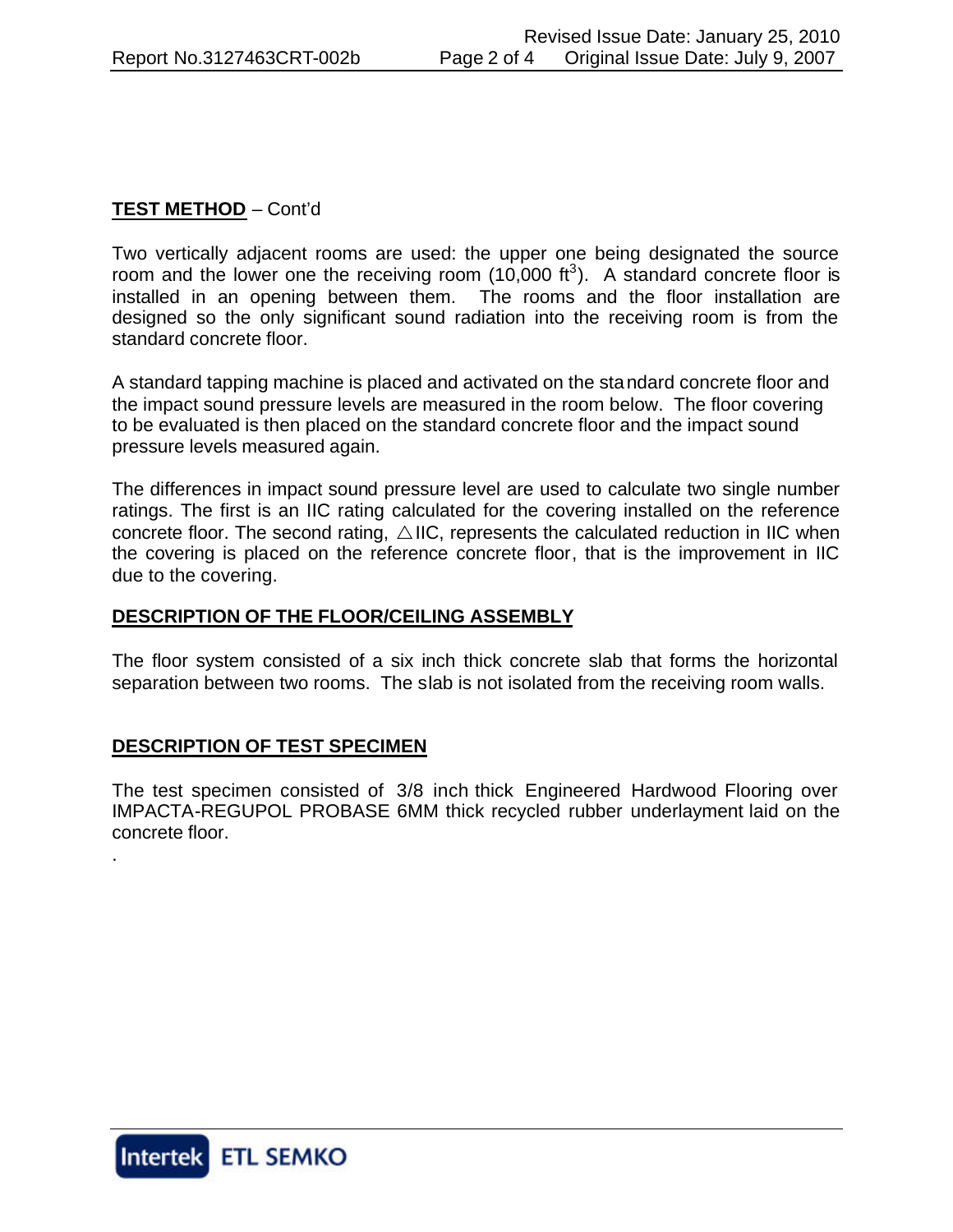# **RESULTS OF TEST**

### **ENGINEERED HARDWOOD FLOORING OVER IMPACTA-REGUPOL PROBASE 6MM UNDERLAYMENT**

#### 1/3 Octave Band Sound Pressure Level dB re 0.0002 Microbar

| 1/3 Octave Band                |             | Test        |                   |           |            |
|--------------------------------|-------------|-------------|-------------------|-----------|------------|
| <b>Center Frequency</b>        | <b>Bare</b> | Specimen    | <b>Difference</b> | Reference | Calculated |
| Hertz                          | Concrete    | on Concrete | ln dB             | Floor     | Levels     |
| 100                            | 61.7        | 59.9        | 1.8               | 67.0      | 65.2       |
| 125                            | 64.3        | 62.8        | 1.5               | 67.5      | 66.0       |
| 160                            | 66.4        | 64.0        | 2.4               | 68.0      | 65.6       |
| 200                            | 67.4        | 65.9        | 1.5               | 68.5      | 67.0       |
| 250                            | 69.1        | 67.6        | 1.5               | 69.0      | 67.5       |
| 315                            | 69.7        | 68.7        | 1.0               | 69.5      | 68.5       |
| 400                            | 70.5        | 65.6        | 4.9               | 70.0      | 65.1       |
| 500                            | 71.0        | 59.9        | 11.1              | 70.5      | 59.4       |
| 630                            | 71.9        | 55.6        | 16.3              | 71.0      | 54.7       |
| 800                            | 73.1        | 50.9        | 22.2              | 71.5      | 49.3       |
| 1000                           | 73.6        | 44.8        | 28.8              | 72.0      | 43.2       |
| 1250                           | 75.2        | 40.1        | 35.1              | 72.0      | 36.9       |
| 1600                           | 77.0        | 37.7        | 39.3              | 72.0      | 32.7       |
| 2000                           | 79.0        | 38.2        | 40.8              | 72.0      | 31.2       |
| 2500                           | 79.3        | 37.2        | 42.1              | 72.0      | 29.9       |
| 3150                           | 78.9        | 36.1        | 42.8              | 72.0      | 29.2       |
| Impact insulation Class (IIC)* |             |             |                   | 28        | 50         |

### **Calculated improvement in Impact Insulation Class: IIC 50– IIC 28 =**  $\triangle$  **IIC 22**

\*Classified in accordance with ASTM E989-89 (Re-approved 1999), entitled, "Standard Classification for Determination of Impact Insulation Class (IIC)".

The uncertainty limit of the impact noise test data is less than 3 dB for the 1/3 octave bands centered in the range from 100 to 400 Hz and less than 2.5 dB for the bands centered on the range from 500 to 3150 Hz.